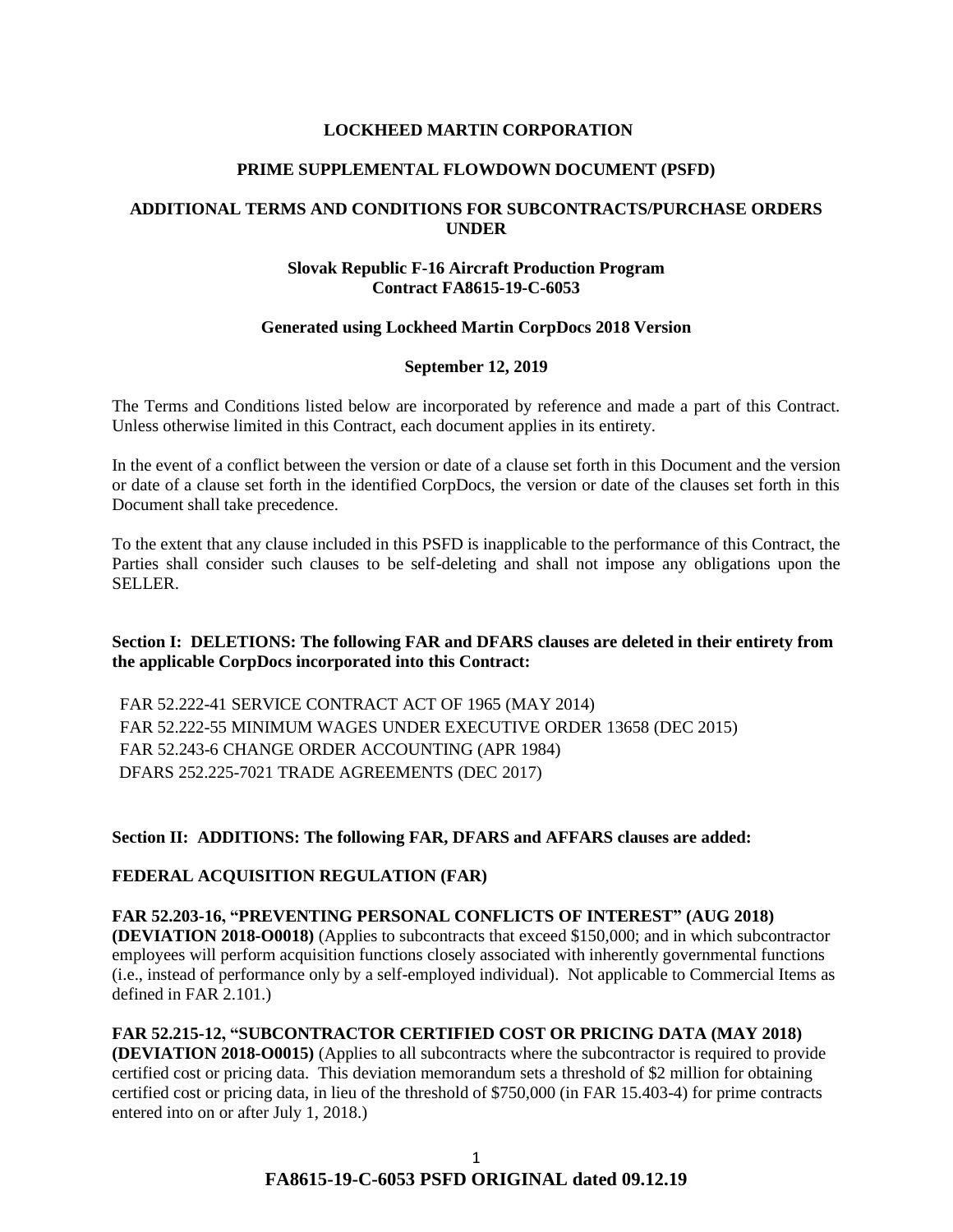**FAR 52.216-16, "INCENTIVE PRICE REVISION FIRM TARGET" (OCT 1997)** (Applies to all incentive type subcontracts. "Contracting Officer," "contract administrative office" and "Government" mean "Lockheed Martin." Paragraph (i) is deleted. The blanks in the clause are completed with the amounts specified in the contract.)

## **FAR 52.222-56, "CERTIFICATION REGARDING TRAFFICKING IN PERSONS**

**COMPLIANCE PLAN" (MAR 2015)** (Applies to all solicitations for subcontracts for supplies, other than commercially available off-the-shelf items, acquired outside the United States, or services to be performed outside the United States; and where the subcontract is estimated to exceed \$500,000. In paragraph (d,) "Contracting Officer" means "Contracting Officer and Lockheed Martin." In paragraph (e), "Government" means "Lockheed Martin.")

**FAR 52.232-16, "PROGRESS PAYMENTS" (APR 2012)** ("Contracting Officer" means "Lockheed Martin" except in paragraph (g) where it means "Lockheed Martin or Contracting Officer." "Government" means "Lockheed Martin" except: (1) in paragraphs (d), (e) and (j)(5) where the term is unchanged and (2) in paragraphs (g) and (i) where it means "Lockheed Martin and the Government." Not applicable to Commercial Items as defined in FAR 2.101.)

**FAR 52.232-17, "INTEREST" (MAY 2014)** ("Government" means "Lockheed Martin." Not applicable to Commercial Items as defined in FAR 2.101.)

**FAR 52.232-39, "UNENFORCEABILITY OF UNAUTHORIZED OBLIGATIONS" (JUN 2013)** (Applies to subcontracts where software or services will be retransferred to the Government.)

**FAR 52.245-9, "USE AND CHARGES" (APR 2012)** (Applies to subcontracts involving the use of government property. Communications with the Government under this clause will be made through Lockheed Martin.)

## **DEFENSE FEDERAL ACQUISITION REGULATION SUPPLEMENT (DFARS)**

**DFARS 252.208-7000, "INTENT TO FURNISH PRECIOUS METALS AS GOVERNMENT-FURNISHED MATERIAL" (DEC 1991)** (Applies in all solicitations for subcontracts for items containing precious metals.)

**DFARS 252.211-7007, "REPORTING OF GOVERNMENT-FURNISHED PROPERTY" (AUG 2012)** (Applies if Seller will be in possession of Government property for the performance of this contract.)

**DFARS 252.225-7027, "RESTRICTION ON CONTINGENT FEES FOR FOREIGN MILITARY SALES" (APR 2003)** (The reference to the clause in paragraph (a) means FAR 52.203-5. The blank in paragraph  $(b)(1)$  is completed with "any Government." Subparagraph  $(b)(2)$  is deleted.)

**DFARS 252.225-7028, "EXCLUSIONARY POLICIES AND PRACTICES OF FOREIGN GOVERNMENTS" (APR 2003)** (Does not apply for Commercial Items as defined in FAR 2.101.)

**DFARS 252.228-7001, "GROUND AND FLIGHT RISK" (JUN 2010)** (In paragraph (a)(1)(i) "this contract" means "the prime contract." The following is added at the beginning of the clause: "Communications between Seller and the Government shall be made through Lockheed Martin. Any equitable adjustment provided for this Clause shall be implemented in this Contract to the extent such adjustment is implemented in the prime contract." Subparagraphs  $(d)(2)(ii)$ ,  $(d)(3)(ii)$  and the last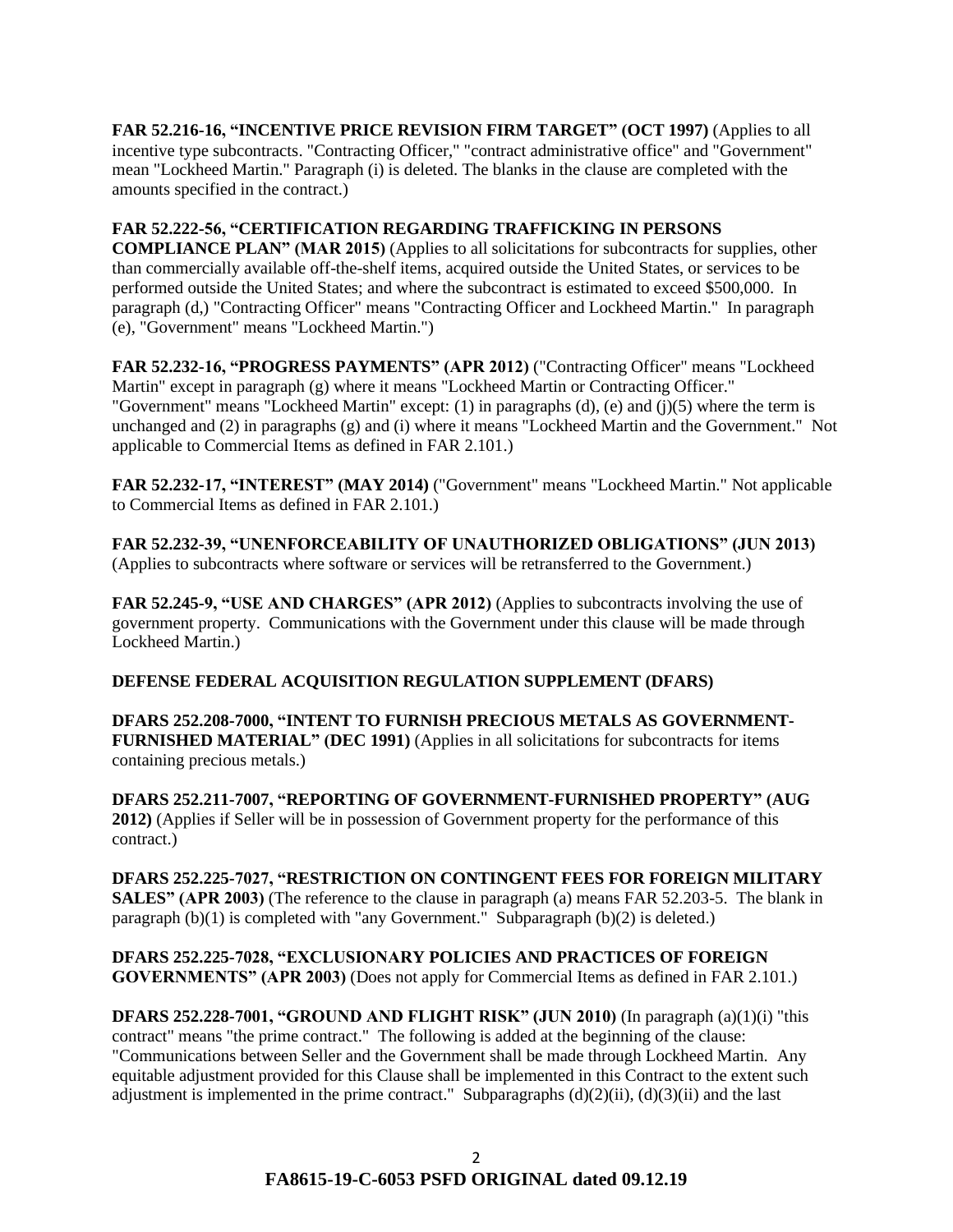sentence of subparagraph (j)(2) are deleted. Does not apply for Commercial Items as defined in FAR 2.101.)

## **DFARS 252.234-7002A, "EARNED VALUE MANAGEMENT SYSTEM" (SEP 2015)**

**(DEVIATION 2015-O0017)** (Applies to subcontractors receiving cost or incentive contracts valued at \$100 million or more. Subcontractors receiving cost or incentive contracts exceeding \$20 million shall comply with the requirements of this clause, excluding the requirements of paragraph (c).)

### **DFARS 252.234-7004, "COST AND SOFTWARE DATA REPORTING SYSTEM" (NOV 2014)**

(Applies to subcontracts in excess of \$50,000,000. In paragraph (b), "Government" means "Lockheed Martin." Not applicable to Commercial Items as defined in FAR 2.101.)

### **DFARS 252.237-7010, "PROHIBITION ON INTERROGATION OF DETAINEES BY CONTRACTOR PERSONNEL" (JUN 2013)** (Applies if subcontract requires subcontractor personnel to interact with detainees in the course of their duties.)

**DFARS 252.243-7002, "REQUESTS FOR EQUITABLE ADJUSTMENT" (DEC 2012)** (Applies if subcontract is over \$150,000. "Government" means "Lockheed Martin." Does not apply for Commercial Items as defined in FAR 2.101.)

**DFARS 252.245-7004, "REPORTING, REUTILIZATION, AND DISPOSAL" (DEC 2017)** (Applies if government property will be located at supplier's facilities. "Contracting Officer" means "Lockheed Martin.")

## **DFARS 252.246-7001 ALT 1, "ALTERNATE 1 - WARRANTY OF DATA" (MAR 2014)**

(Applicable to fixed-price-incentive solicitations and contracts; not applicable to Commercial Items as defined in FAR 2.101. "Government" means "Lockheed Martin or the Government." "Contracting Officer" means "Lockheed Martin." The last sentence in paragraph (b) is changed to read as follows: "The warranty period shall extend for three years after completion of delivery of the data to Lockheed Martin, or if the data is delivered to the Government, either by Lockheed Martin or Seller, the warranty period shall extend for three years after delivery to the Government.")

# **AIR FORCE FEDERAL ACQUISITION REGULATION SUPPLEMENT**

**AFFARS 5352.201-9101, "OMBUDSMAN" (JUN 2016)** (Applies to all subcontracts).

## **AFFARS 5352.223-9000, "ELIMINATION OF USE OF CLASS I OZONE DEPLETING SUBSTANCES (ODS)" (NOV 2012)** (The blank in paragraph (d) is completed with "None." In paragraph (d), "Contracting Officer" means "Lockheed Martin." Not applicable to Commercial Items as defined in FAR 2.101.)

**AFFARS 5352.223-9001, "HEALTH AND SAFETY ON GOVERNMENT INSTALLATIONS" (NOV 2012)** (Applies if Seller will perform work under this Contract on a government installation. "Contracting Officer" means "Lockheed Martin." Not applicable to Commercial Items as defined in FAR 2.101.)

## **AFFARS 5352.242-9000, "CONTRACTOR ACCESS TO AIR FORCE INSTALLATIONS" (NOV 2012)** (Applies if Seller will perform work under this Contract on a government installation. "Contracting Officer" means "Lockheed Martin." In paragraph (e) "the prime contractor" means "Seller." Not applicable to Commercial Items as defined in FAR 2.101.)